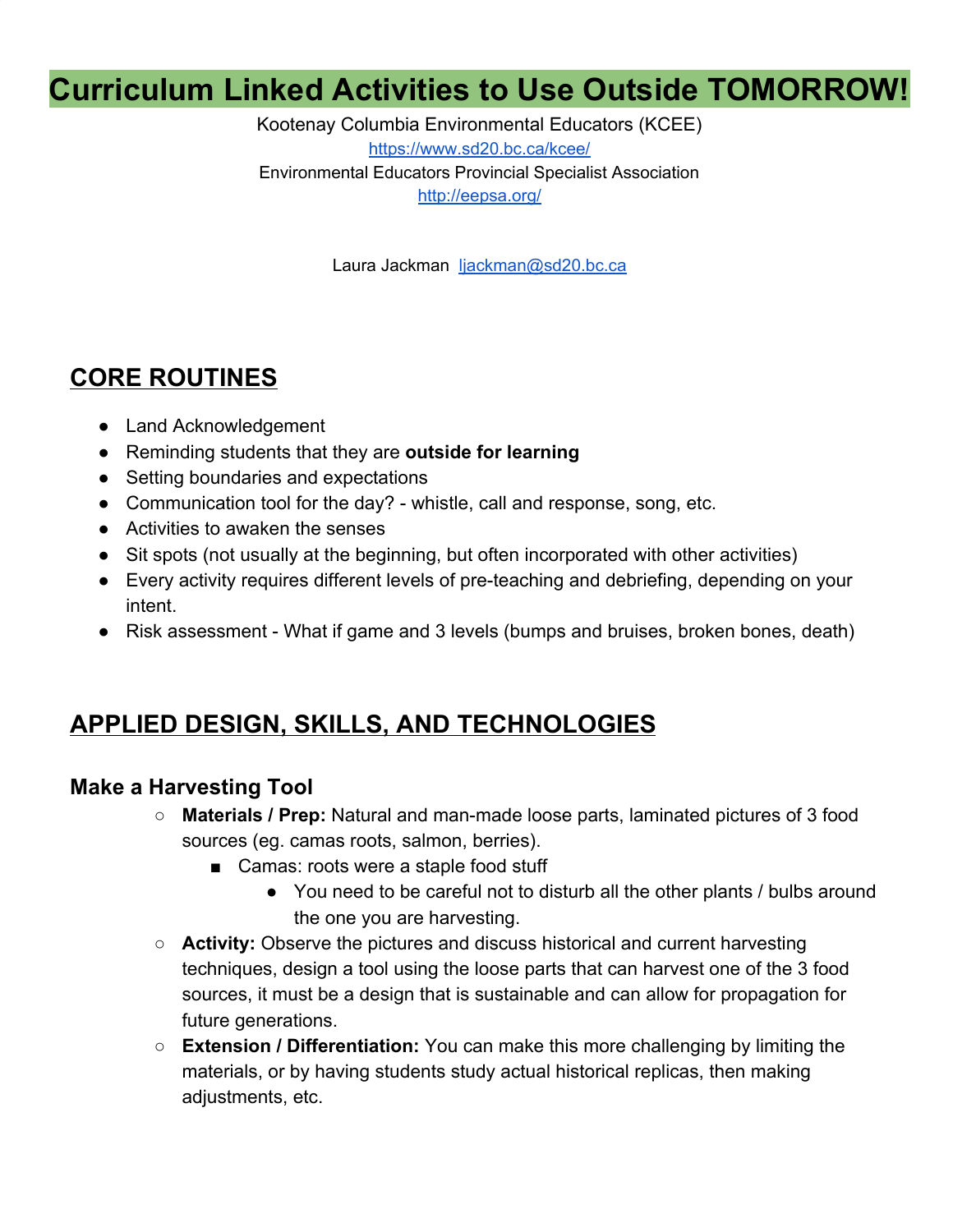## **Mobile Field Guide Apps**

- **Materials / Prep:** Phones or tablets with different apps already downloaded, clipboards, pencils, nature journals.
- **Activity:** Students use the apps to identify plants and or birds, then record their findings in a nature journal.
- **Extension / Differentiation:** Students can then use the data that they have collected for Math activities, such as ratios, fractions, percentage, charts, and graphing. Or they can choose one species of plant or animal to focus some research on. This can also lead to more in depth conversations around ethnobotany or Indigenous use of animals, etc.
- List of Apps (some are free, some cost \$):
	- ❏ Plant Snap
	- ❏ iNaturalist
	- ❏ Tree Book
	- ❏ MyNature Tree Guide
	- ❏ Virginia Tech Tree ID
	- ❏ Botany Buddy
	- ❏ Plant Net
	- ❏ Leaf Snap
	- ❏ Merlin Bird ID
	- ❏ Audubon Birds Pro
	- ❏ National Geographic Birds
- ❏ eBird
- ❏ Butterfly Collection
- ❏ Insect Identification
- ❏ Nature Gate
- ❏ MyNature Animal Tracks
- ❏ Scat and Tracks of North America
- ❏ Goskywatch Planetarium
- ❏ Star Walk
- ❏ WindGURU
- ❏ Map My Hike
- ❏ Trails-GPS Tracker

❏ iBird

#### **Rebus Puzzles**

- **Materials / Prep:** Premade Rebus puzzles that work for a common trail either printed on cardstock or laminated (I usually prepare 5 maps for 5 groups of 4 students).
- **Extension Materials:** Rebus puzzle making supplies such as markers, cardstock and scissors
- **Activity:** For primary students you prepare the Rebus puzzles ahead of time. Students read the rebus puzzle and the clues will lead them to another hidden Rebus puzzle. For example, the puzzle might use different symbols to describe walking forward 100 steps then going East at the big Willow tree and finding their clue next to the rotten stump. You will need to plant the puzzle pieces ahead of time. I usually do this while the students are having lunch. This is a scavenger hunt and their group receives a prize at the end.
- **Extension / Differentiation:** For intermediate groups, the students go into an area in their groups and create a rebus puzzle scavenger hunt for another group to try to solve. They can map the area on a large piece of paper. Students then cut the map into 5 parts and makes 5 rebus puzzles to go along with each section so that every time they solve a rebus puzzle they get a new piece of the map. The map then shows where the "treasure" is located.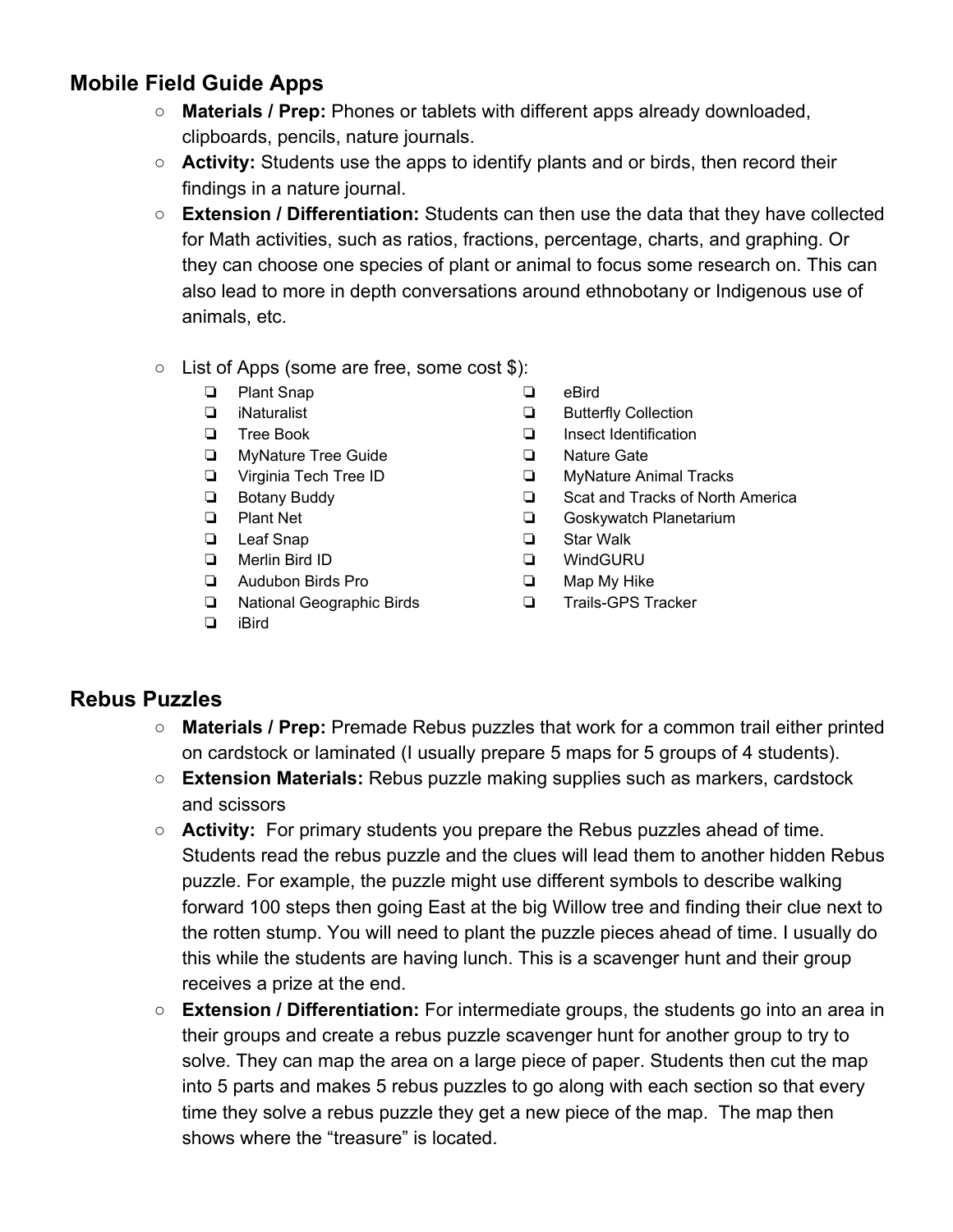### **Mini Amusement Park or Zipline**

- **Materials / Prep:** A small person (lego, polly pocket, a stickman made out of pipe cleaners), a piece of rope or string 1 metre long for each student.
- **Activity:** Students shrink down and create a roller coaster or zip line using their string or rope. They use the natural lay of the land to create the ups and downs etc. They can also use their person character to complete the roller coaster or zip line.
- **Extension / Differentiation:** Tell the story of the roller coaster ride, or journal about it afterwards.

#### **Peter Pinecone Needs a Perch!**

- **○ Materials / Prep:** Collect pinecones and glue googly eyes on them.
- **○ Activity:** In groups of 3 or 4, the students must create a perch for Peter the Pinecone so that he can more easily see the world around him. Students may only use things found in the environment around them.
- **Extension / Differentiation:** You can give more complex criteria, such as "He needs to be sitting at least half a meter off of the ground."

#### **Design Challenges**

- **Materials / Prep:** Dependent on activity.
- **Activity:** Choose a design challenge based on what you are studying in science, math or social studies. Come up with criteria for what the design needs to include. Decide what materials and tools students will have access to; you may decide that they can only use recycled or reclaimed items. Have students work in groups to complete the design challenge, usually on a miniature scale.

You can even incorporate experts in various fields to come in and present about different topics (eg. engineering buildings for snow load).

- **○ Examples:**
	- Backcountry cabin (that will withstand snow load)
	- Working waterwheel
	- Civilization (with every aspect demonstrated)
	- Pyramid
	- Boat that the entire team can paddle across a pool (eg. with only cardboard and duct tape!)
	- Solar oven
	- Shelter (quick shelters for after a natural disaster or in war torn areas)
- **Extension / Differentiation:** The less instruction and materials, the more challenging the activity!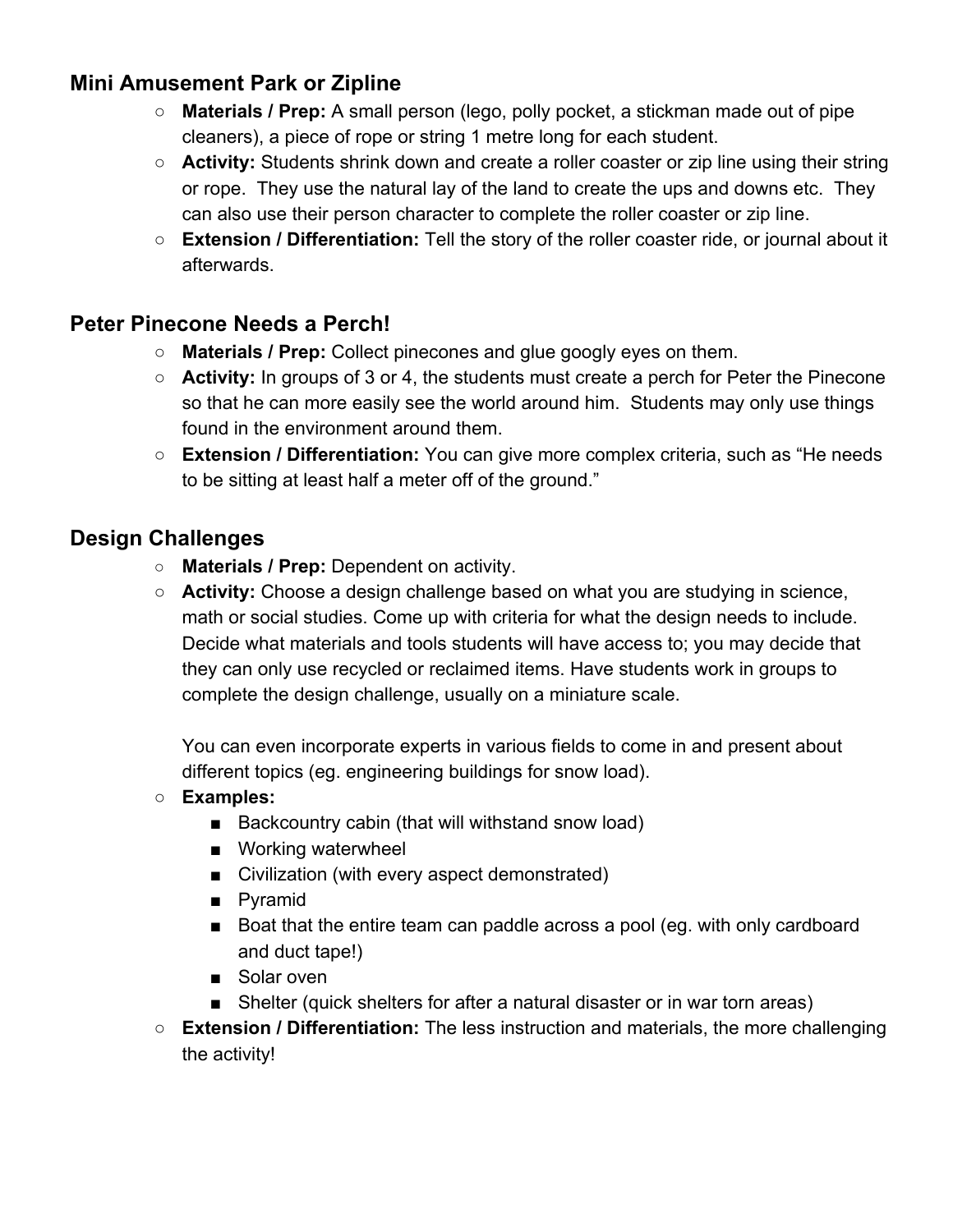## **ARTS EDUCATION**

## **Budding Artists - Nature Journaling (Springtime activity)**

- **Materials / Prep:** Flagging tape, students' nature journals.
- **Activity:** Using flagging tape, students mark a branch on a deciduous tree or shrub. Over several weeks (4 - 6 weeks), students return to their bud (1x per week) and draw its transformation as spring advances in the area.

When out in the field, students work in a field journal (small piece of paper on a clipboard). Back in class, students can draw the bud again adding more details and colours. Display the bud drawings as a sequence.

**Extension / Differentiation:** You may also create a labelled diagram and name the parts of the bud. Or extend the activity to sketching a few different kinds of plants, or following the transformation of an entire ecosystem.

#### **Walking Field Map**

○ **Materials / Prep:** Clipboards, small piece of paper and pencil per student or partner. Teacher has a piece of cardboard and sharpie - so you can show and model your field map.

This nature journaling activity is perfect for a walking field trip near your school. It can be done in green spaces or a neighbourhood or both! Before heading out on your walk, show the students how to Zoom in and Zoom out on things in the environment. Discuss how when we Zoom in, we notice details that we can't see when we Zoom out. You can show how to use your hands to create a frame to Zoom in on something (put fingers together to make a frame).

○ **Activity:** Before heading on your walk, students record the starting point (school), show how to use dotted lines to represent walking. Set the criteria - everyone must Zoom in on 3 things and Zoom out on 3 things along the walk. Use symbols to add sounds heard (ie. wispy wind to represent breeze or ch ch ch to represent a squirrel). Now head on the walk. The Field Map will look abstract. Students add things to the path of their journey as they encounter them. (example: Zoom in on a mushroom ……… bzzzzz (sound of a bee buzzing…..picture of a flag flapping…..Zoom in on a crocus ….)

Back at school students recreate their Walking Field Map on 81/2 x 11 paper. Add more details like colours - maybe direction coordinates etc.

○ **Extension / Differentiation:** Students could use measuring tapes and work to create a "to scale" map of their neighbourhood.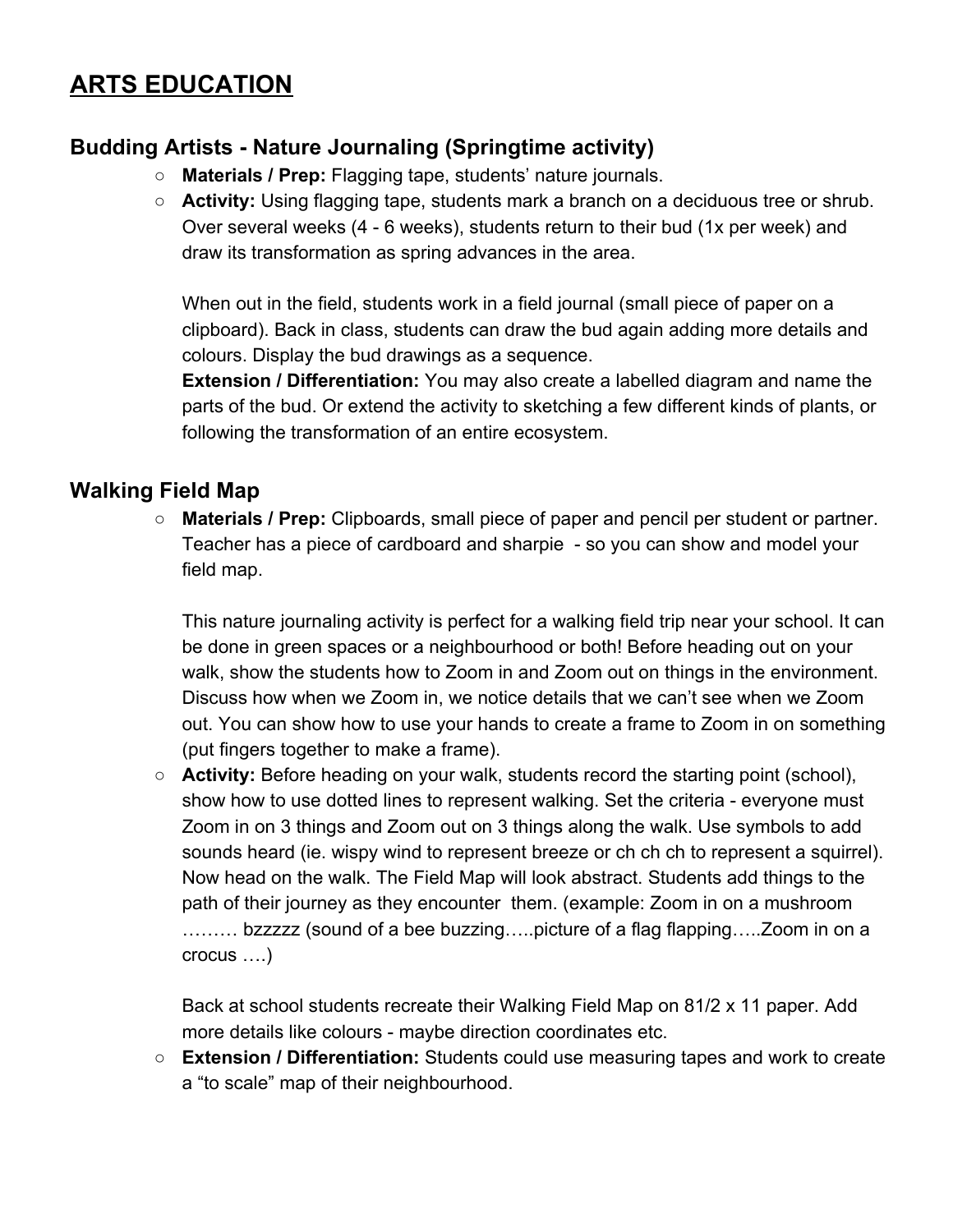## **Andy Goldsworthy Nature Art**

- **Materials / Prep:** Andy Goldsworthy [Powerpoint,](https://drive.google.com/file/d/1VQbpgqeL7ts-uP79EjOW55HVC1g8KeZk/view?usp=sharing) camera to capture art.
- **Activity:** Go outside and use natural items to create art. This can be an individual or a group activity.
- **Extension:** Study circles, spirals, mandalas, fibonacci sequence, etc. Or give them a theme or idea that they need to represent in their art.

### **Sound Maps**

- **Materials / Prep:** Create a basic map of your neighbourhood ahead of time OR just give them blank paper, students have clipboards and pencils.
- **Activity:** During a walk around the neighbourhood students listen for sounds and add them to the map. Depending on the developmental level they may draw a picture to represent the sound, try to represent the sound phonetically, or try to identify the sound.

OR during a sit spot, they can draw a map of all the sounds that they hear around them.

○ **Extension / Differentiation:** You can do some really neat recording activities and get students to guess different sounds / species. You can also use a noise meter app (eg. Decibel X) to figure out sound volumes and use this in math activities.

## **Tongo Song Lyrics**

Tongo Koomb-bye-ee-a Koomb-bye-o Ooo Alay Ma-lay-paw Malaway

## **CAREER EDUCATION**

#### **Student Led Risk Assessment - What if?**

- **Materials / Prep:** N/A
- **Activity:** This is a practice that is used by different companies (including Teck) as a way to mitigate risk, and it is usually done every morning. In outdoor learning, this can be used whenever you enter into a new area, or start a new activity. Students play the "What if? Game". Find a safe location, sit down in a circle, and identify all the hazards or risks in the area, and how we can reduce those risks by avoiding, removing or adapting things in our environment.
- **Student led portion:** Identify whether an activity is "bumps and bruises, broken bones, or death" If something is "bumps and bruises" we decide if the benefit of the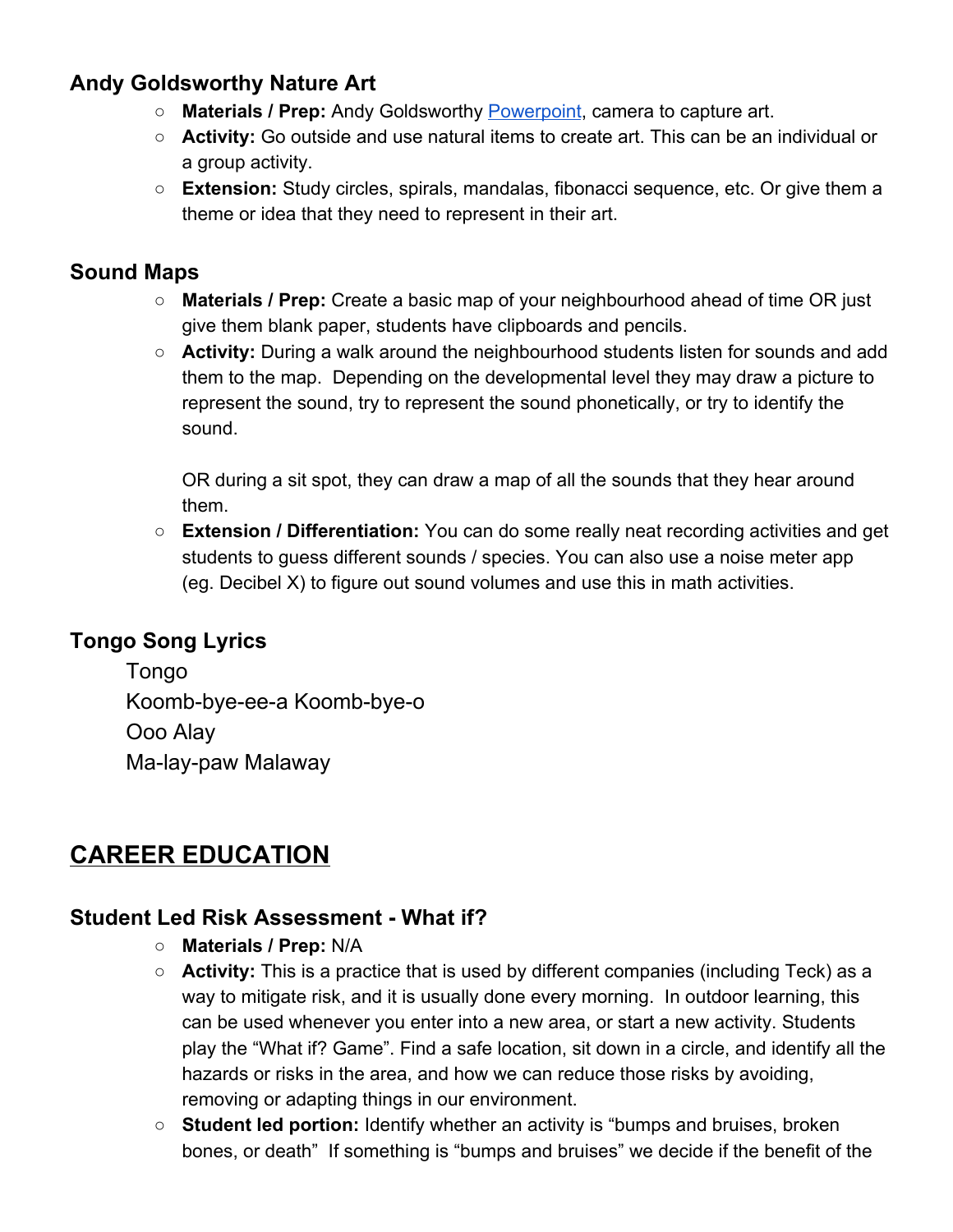risk is worth the possible consequence. If something is considered "broken bones" we also consider if it is worth the risk, but also how far we are from help, etc.

○ **Extension / Differentiation:** You can use an actual risk assessment matrix and have students work independently or in partners, and possibly present to the group. Or have students take turns leading the risk assessment.

\*\*\*\*As the teacher, you still need to make the final decisions regarding risk assessment!

### **The Natural Cycle**

- Adapted from *Coyote's Guide* which should be in all school libraries.
- **Materials / Prep:** Prepare a series of cards (8.5 x 11 cardstock) with each of the 8 cardinal directions on it, and another set of cards for each layer of meaning that you want to introduce:
	- Directions
	- Times of day
	- Seasons
	- Stages of Life
	- Qualities of the 8 directions / energy levels
	- Learning cycle
- **Activity:** Get students sitting in a circle and ask them to point in the 8 cardinal directions. Ask them what comes to mind when they think of each of those directions. Place the cards for the 8 directions in front of students in the correct orientation. Introduce as many new layers of meaning as you would like, for example "Here are the different stages of life (Infant, Toddler, Child, Adolescent, Young Adult, Adult, Elder…) and where would they fit in the circle?." Discuss.
- **Extension / Differentiation:** This can be connected to Indigenous teachings through the integration of the Medicine Wheel teachings. The complexity of meaning for each direction will be differentiated depending on your group.

You can get students to reflect on this afterwards with a journaling activity about what they are planning and hoping for in each stage of their lives.

#### **Peep Village**

- **○ Materials / Prep:** A "peep" constructed by the students, which is a small person figurine.
- **○ Activity:** Students use different materials to construct a peep. This activity can be as simple or as complex as you want and can either just take a day or can last multiple weeks. Students take their peeps to an outdoor area and have to build them a shelter. Eventually you can turn all the individual shelters into a community. Each peep homestead has resources that they share or trade, each peep provides a service to the community, etc.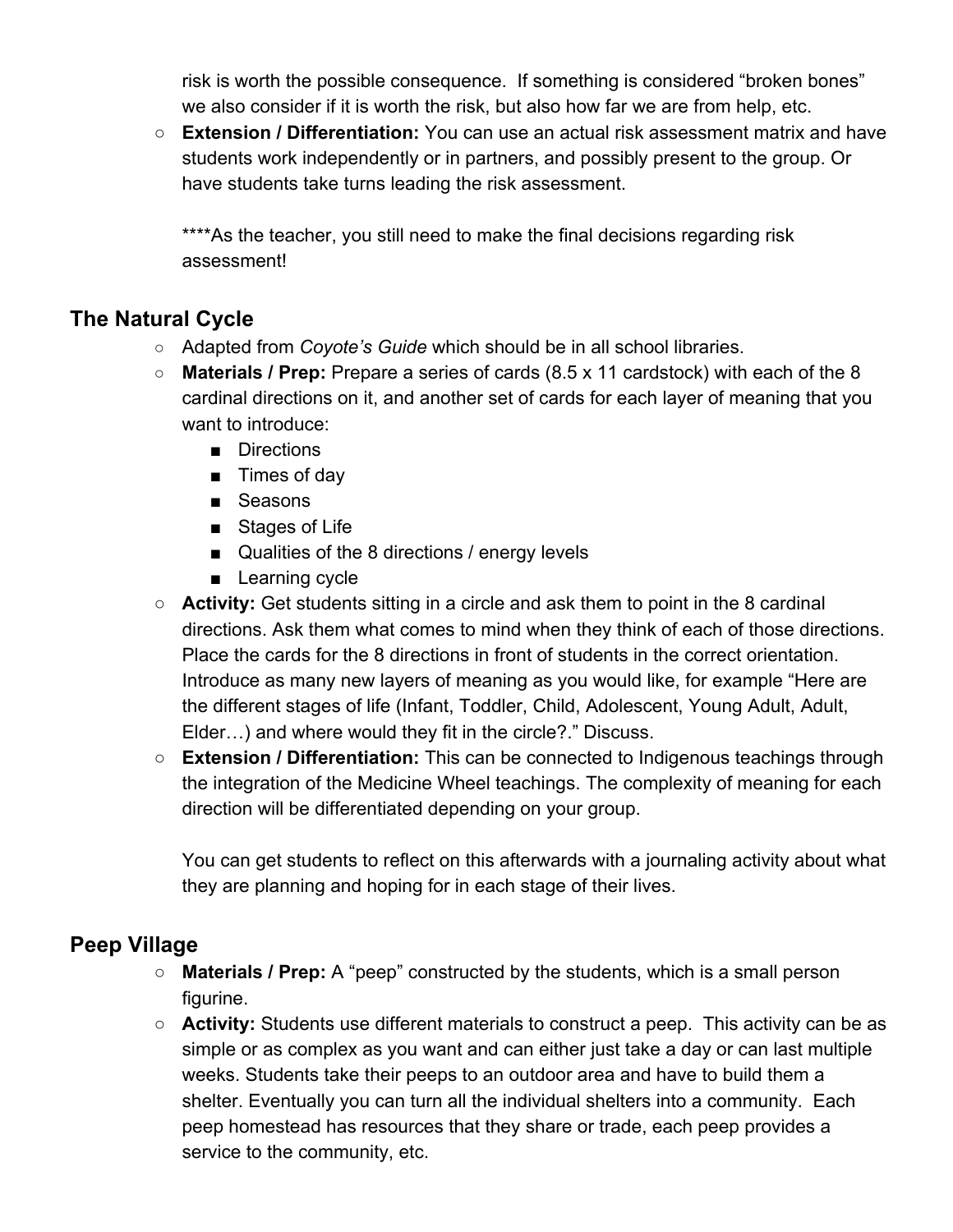○ **Extension / Differentiation:** The students can also journal about their peeps by writing a diary of their time on the homestead, or they can write character backstories.

#### **Survival Techniques in the Outdoors**

- **Materials / Prep:** Depends on follow up activities.
- **Discussion:** There is a rule of 3 when in the outdoors and this helps students remember what things they need to prioritize if lost or trying to survive in the outdoors. You can survive 3 minutes without air, 3 hours without shelter, 3 days without water and 3 weeks without food. Students should ensure they are in a safe location where they can have access to air (away from water or avalanche/tree wells), then they need to stay where they are and build a shelter where they can stay warm, then they need to find a source of water and possibly food.
- **Extension / Differentiation:** Discuss / design signaling techniques (eg. 3 whistle blasts), which colours are easiest to see from above, etc.

#### **Fire Building**

- **○ Materials / Prep:** Gathered lichen, leaves, twigs, kitchen peeler (I always carry peelers with me because they are a safe alternative to a knife - students can peel cedar and get very good fire starter materials), matches.
- **○ Activity:** When gathering materials for a fire, teach students to collect items the thickness of hair (tree lichen, dried leaves or shredded cedar), the thickness of your fingers, and the thickness of your wrists.

After they have all those materials, they learn how to build a Teepee fire. To prepare your fire, make sure they learn how to build a fire guard around the fire - either with rocks or exposing the ground to dirt.

They get 3 matches, which is 3 chances to start their fire. If they fail, they go and help another group where they can share what they learned in their failures.

○ **Extension / Differentiation:** You could use flints / strikers to make a spark, or even try to make bow drills with older students ([https://www.wildwoodsurvival.com/survival/fire/bowdrill/pmoc/basicbowdrill.html\)](https://www.wildwoodsurvival.com/survival/fire/bowdrill/pmoc/basicbowdrill.html).

#### **Fort Building and Winter Shelter Building**

- **Materials / Prep:** Loose parts found in nature.
- **Activity:** Beforehand we research and learn about the different shelter styles and their benefits (lean-to, teepee, debris shelter, snow quinzee, etc.). Students usually brainstorm their plan once in the field and they can see what materials they have to work with. This is a fun activity to do in the Fall, then students can return to their shelters throughout the year and add to it or see how it holds up to weather such as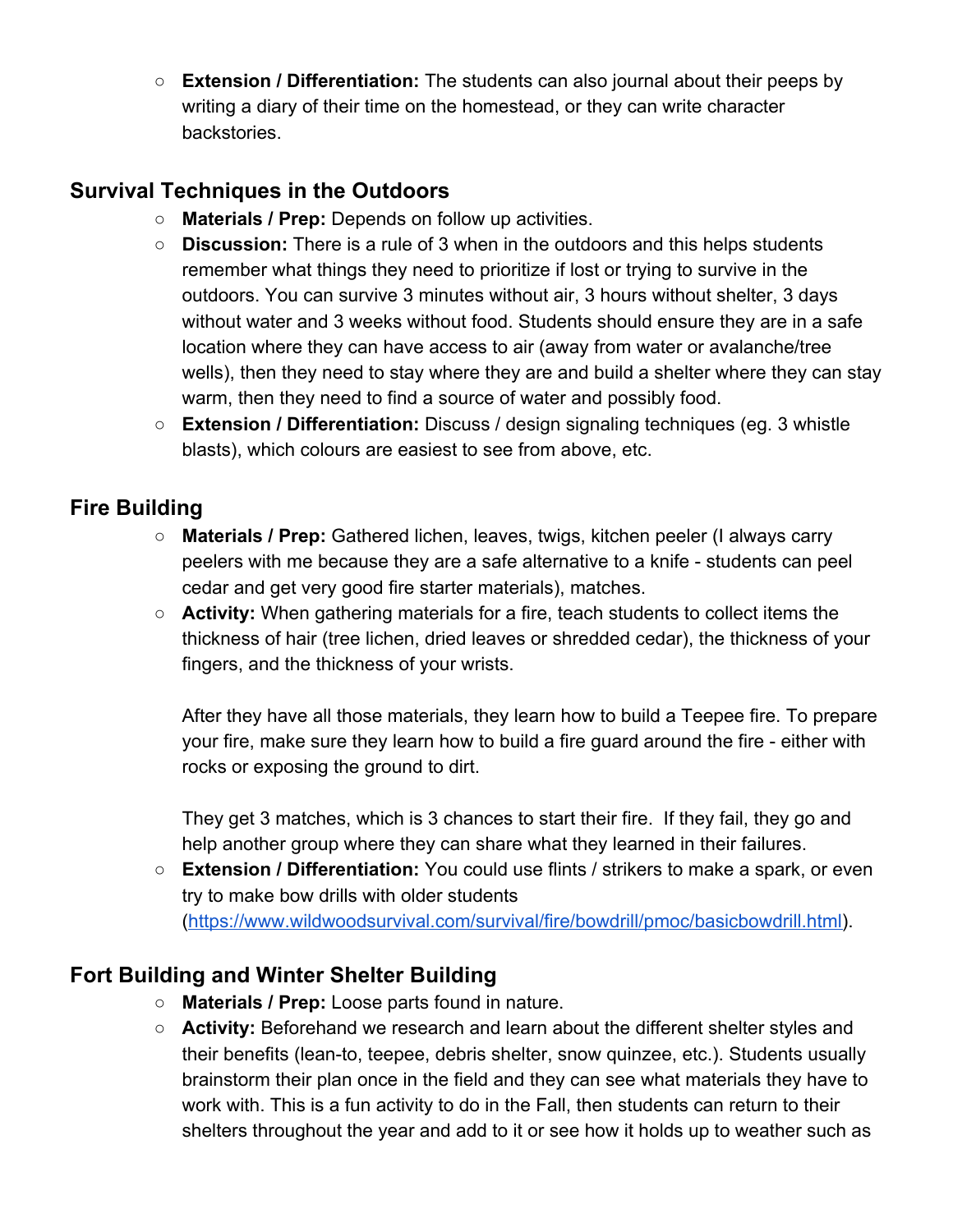snow or rain (although this warrants a conversation about whether it is appropriate to leave shelters standing).

○ **Extension / Differentiation:** For younger students, they can build a shelter large enough to hold a doll or lego character. Older students can build full-scale shelters, and could attempt a quinzee with proper instruction.

## **ENGLISH LANGUAGE ARTS**

#### **Haikus and Photography**

- **○ Materials / Prep:** Phones or point and shoot cameras, paper, pencils. Pre-teach the haiku model of poetry.
- **○ Activity:** Students find a special place outside, they take a photograph of that place, and write a haiku poem about it. Once the photograph is printed or developed the students can learn calligraphy to write their poem underneath the photograph for a nice presentation.
- **Extension / Differentiation:** You can do this with more complex forms of poetry.

#### **Found Items Poetry**

- **Materials / Prep:** Found items outside.
- **Activity:** Students choose a found item either from a prepared pile or from nature and they spread them out in an area, then form a circle around them. Once a poem structure is established (Haiku, 3 descriptive words, lymerick, etc.) the students silently choose an item with their eyes, then say their poem about that item out loud, the rest of the group tries to guess which item they are talking about.
- **Extension / Differentiation:** These poems can be recorded and edited, etc. later on.

#### **Méttissage** *("The Weaving of a cloth from different fibers.")*

- **○ Materials / Prep:** Clipboards, paper, pencils.
- **Activity:** Métissage is a writing technique for weaving different voices together into one cohesive writing piece. Have students in groups outside, give them a prompt and a timeline, ask each student to write a piece independently, based on that prompt. Then instruct them to get in groups and figure out how to weave their writing together - they could just take turns integrating one sentence at a time, or collaboratively decide how their writing best fits together. Their goal is to create one cohesive piece of writing based on the prompt. Have them present their shared pieces to the group.
- **○ Examples of Prompts:**
	- Describe your childhood.
	- What is unique about the place that you are sitting?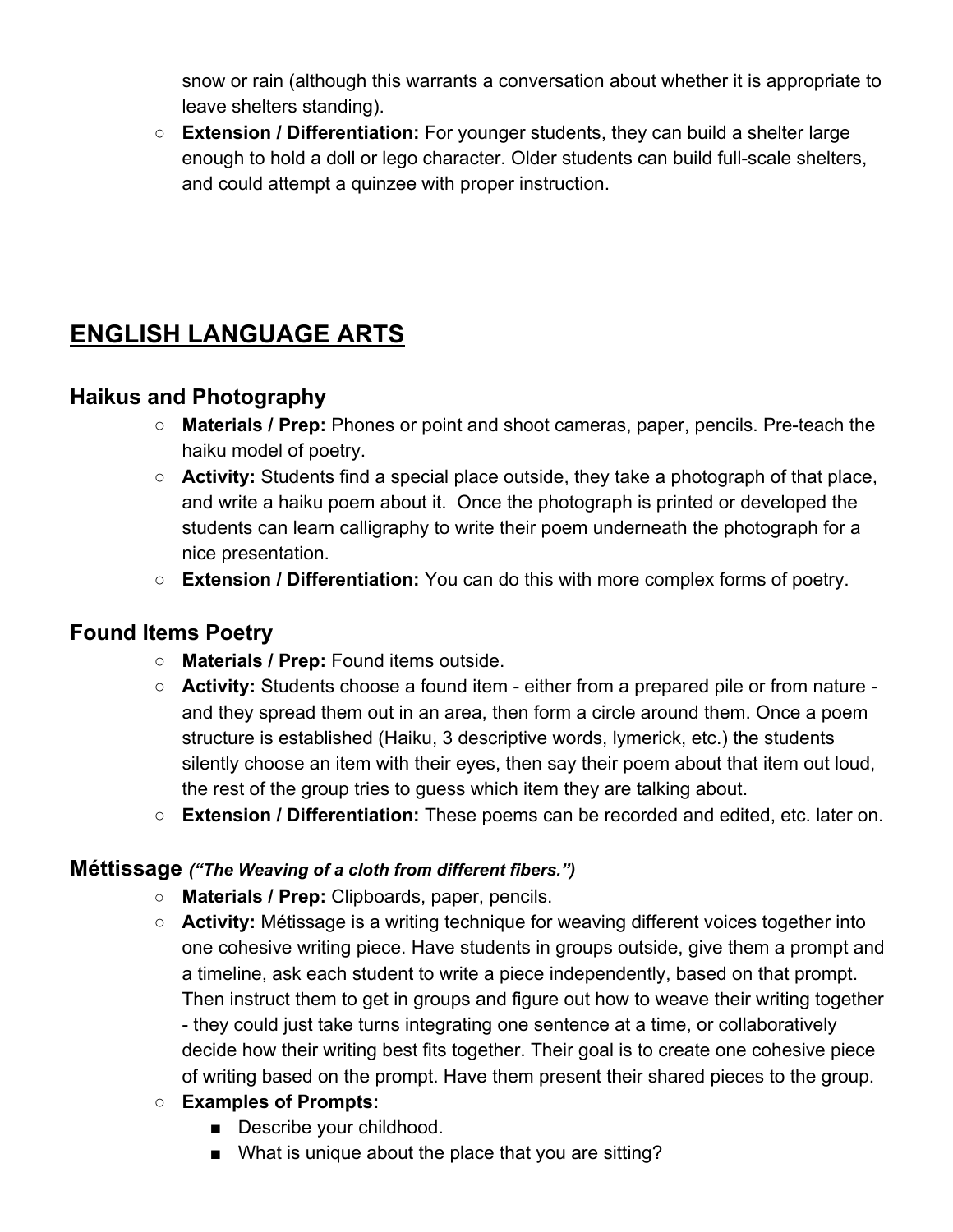- Your most sacred or special place in nature.
- How have humans adapted to their environment in this area?
- How has nature been modified in this area?
- **Extension / Differentiation:** This can be more a form of poetry, or a summary of a nonfiction topic or prompt. This can be extended to any subject area, so the writing could be a culminating piece at the end of a cycle of learning about a specific topic.

#### **Clue Poetry**

- **○ Materials / Prep:** Clipboards, paper, pencils, laminated cardstock with poem examples.
- **Activity:** Get students to do sit spots somewhere in a natural environment. Ask them to write a poem during their sit spot. The poem should be written in the first person, from the perspective of a natural object or species, without giving away the identity of that object or species.

Students come back together and present their poems to the class, and the class needs to guess who or what the character in the poem is.

- **○ Example:**
	- I am part of a never ending cycle. I take things away and I bring them back. I fall, but never climb. I am every colour of the rainbow or no colours at all. I am an artist, a carver to be more exact. I am both gentle and powerful.

(Answer: Creek or water)

○ **Extension / Differentiation:** You can give them more complex criteria - length, rhyming scheme, etc.

## **Mountaintop Slam Poetry**

- **Materials / Prep:** Paper, clipboards, pencils. Share examples of spoken work and slam poetry in the classroom.
- **Activity:** Give students a prompt over lunch and give them a chance to have a sit spot or time to reflect and create.

After everyone has had time to write, set up a natural amphitheatre spot for everyone to take turns sharing. There is something about being outside, maybe on top of a mountain, that gets rid of inhibitions!

- **Examples of Prompts:**
	- You are a rock tumbling down from the summit of a mountain. Tell it's story.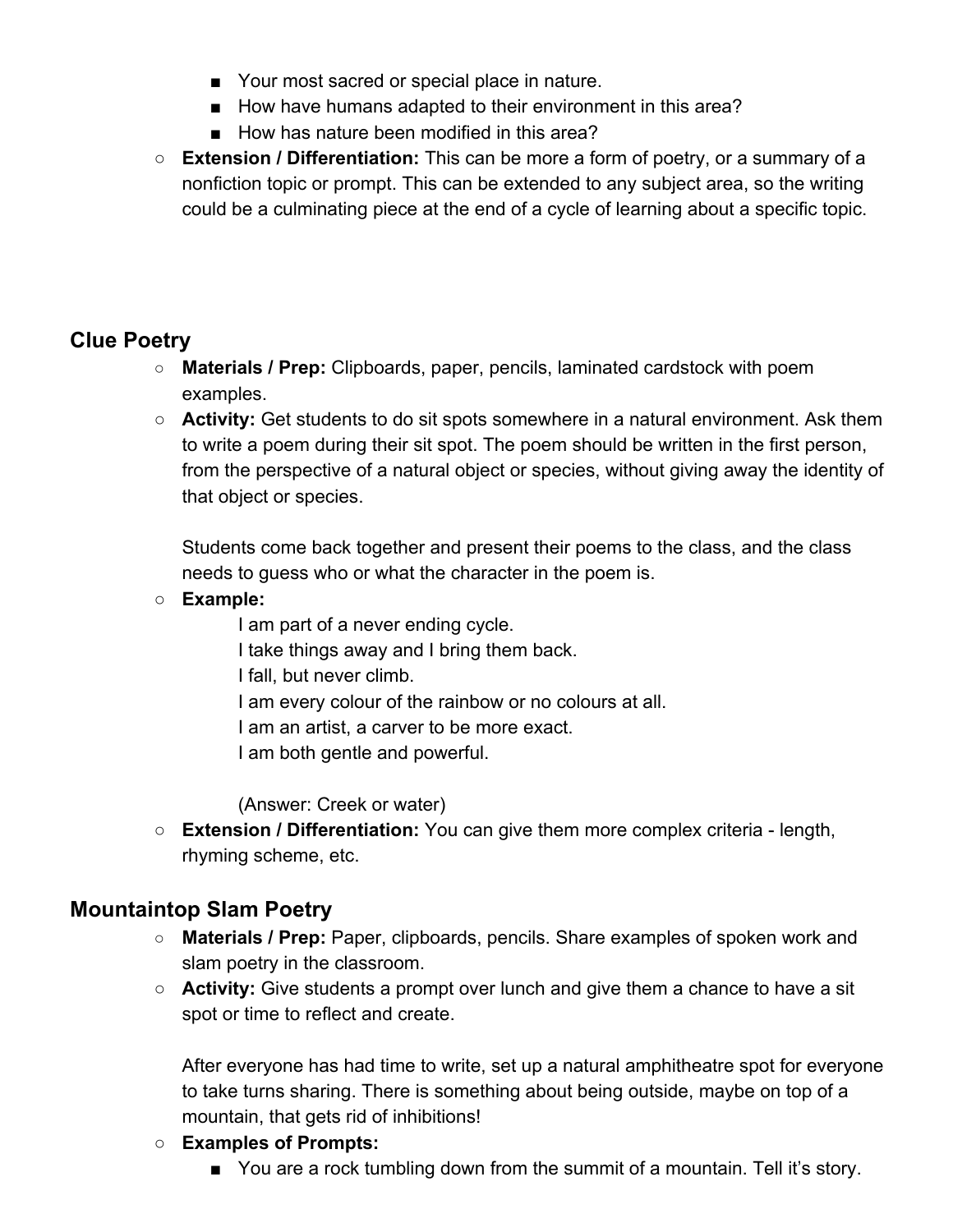- You are a water droplet melting off of a snowfield in a glacier. Tell it's story.
- A species in the ecosystem.
- A raindrop.
- Free write.
- **Extension / Differentiation:** You can give them more complex criteria length, rhyming scheme, etc. This can even be a great venue for a culminating Ted Talk style project.

#### **Outdoor Read-Aloud**

- **Materials / Prep:** Find books, find a good spot, bring sit mats if you like.
- **Activity:** Take your class outside and read to them!
- **○ Extension / Differentiation:** Have students read to each other. Have them use natural objects to act out a story.
- **○ Resources:**
	- Legends of the Forest Series local author, Darcee O'Hearn <https://www.legendsoftheforest.ca/>
	- Heart of the River Eileen Delehanty Pearkes <https://www.edpearkes.com/book/heart-of-the-river/>
	- Not Extinct: Keeping the Sinixt Way Marilyn James and Taress Alexis
	- The Elders Are Watching David Bouchard
	- Natural Curiosity Pinterest Board has so many ideas <https://www.pinterest.ca/naturlcuriosity/?eq=natural%20curiosity&etslf=12573>
	- Outdoor Environmental Ed Picture Books [https://docs.google.com/document/d/19csAhEbSPI-wjKRmrD\\_JfW1N-6Yorc5K](https://docs.google.com/document/d/19csAhEbSPI-wjKRmrD_JfW1N-6Yorc5KwDajZ2UGkMo/edit?ts=5ccb2f04) [wDajZ2UGkMo/edit?ts=5ccb2f04](https://docs.google.com/document/d/19csAhEbSPI-wjKRmrD_JfW1N-6Yorc5KwDajZ2UGkMo/edit?ts=5ccb2f04)
	- Link to a compilation of library books K-12 [https://docs.google.com/document/d/19csAhEbSPI-wjKRmrD\\_JfW1N-6Yorc5K](https://docs.google.com/document/d/19csAhEbSPI-wjKRmrD_JfW1N-6Yorc5KwDajZ2UGkMo/edit?ts=5ccb2f04) [wDajZ2UGkMo/edit?ts=5ccb2f04](https://docs.google.com/document/d/19csAhEbSPI-wjKRmrD_JfW1N-6Yorc5KwDajZ2UGkMo/edit?ts=5ccb2f04)

## **MATH**

#### **Species Inventory**

- **Materials / Prep:** Pencil, paper and a clipboard.
- **Activity:** Students walk around the neighborhood counting birds and/or plants and trees. Students compile their data and graph it.
- **Extension / Differentiation:** You can do this as a seasonal activity and compare the graphs across the seasons. Students can also use the data that they have collected for other math activities, such as ratios, fractions, percentage, and charts.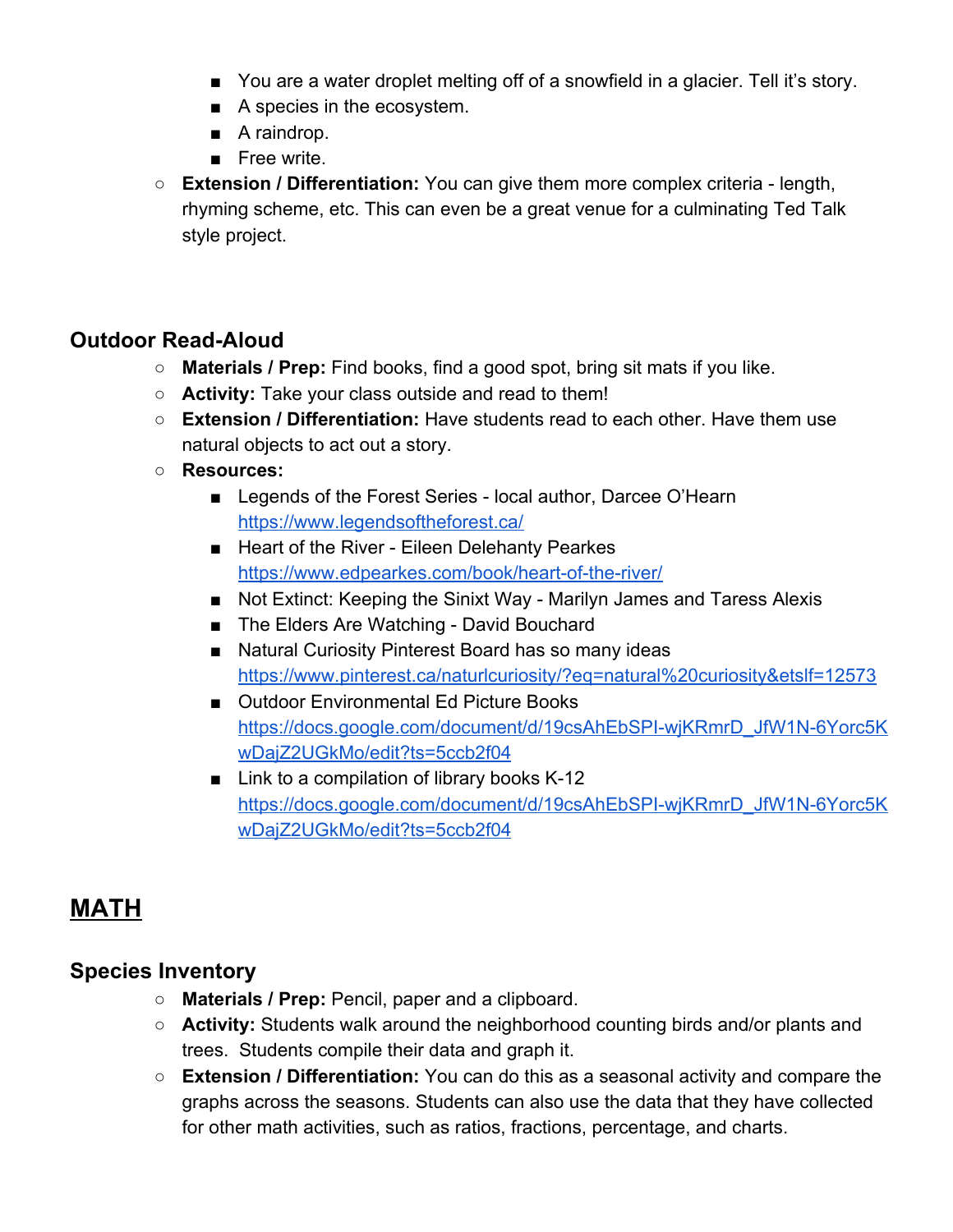### **Monoculture / Diverse Culture**

- **Materials / Prep:** Pencil, paper, clipboard, and a hula hoop or large piece of rope/string for each student.
- **Activity:** Students use the string or hoola hoop and put down in 2 different areas one that is a monoculture and another area that is more diverse. Students count the species in a diverse area and make observations about the difference between that and a monoculture.
- **Extension / Differentiation:** You can also incorporate different measurement activities such as estimation, ratio, percentage, fractions, etc.

### **Forest Math**

- **Materials / Prep:** Measuring tape, pencil, string, clipboard, paper.
- **Activity:** Take your measurement unit into the field. Plot a section and figure out fractions, ratios and percentages of different species in the plot. You can also find the circumference and volume of trees and calculate board feet.
- **Extension / Differentiation:** You could also use clinometers to do trigonometry and find out the height of trees. Or use apps like Slope to figure out angles, etc.

#### **Angles in Nature**

- **Materials / Prep:** Nature journals, phones / tablet with angle app downloaded (Angles in Photo, Slope, etc.)
- **Activity:** In a nature journal, draw, label, identify and estimate angles in nature or in the community including the slopes of man-made structures (eg. roof) and natural slopes (eg. hillside). Then use the app "Angles in Photo" to compare actual angle to estimation.
- **Extension / Differentiation:** Use a clinometer to measure slope angles, or make your own clinometer (<https://www.wikihow.com/Make-a-Clinometer>).

## **Floating Boats**

- **Materials / Prep:** Loose parts (eg. egg cartons, string, cups, plastic containers, etc.), timing devices (watches, phones, stopwatches, etc.), and optional measuring tape or a 1 meter length of rope. Find a good creek (small enough that it is not a safety issue, but with enough consistent flow that you can measure the water velocity).
- **Activity:** Put students in groups or let them choose, gIve each group all the same set of loose parts and some kind of timing device. Give them boundaries and a timeline. Ask them to use their loose parts to figure out how to determine stream velocity (m/s).

Make sure to emphasize the "Leave No Trace" ethic and make sure that all loose parts are cleaned up and taken with them at the end of the activity.

○ **Extension / Differentiation:** With younger students, you can just use leaves as "boats" and run a series of trials as a group in order to demonstrate how to determine stream velocity.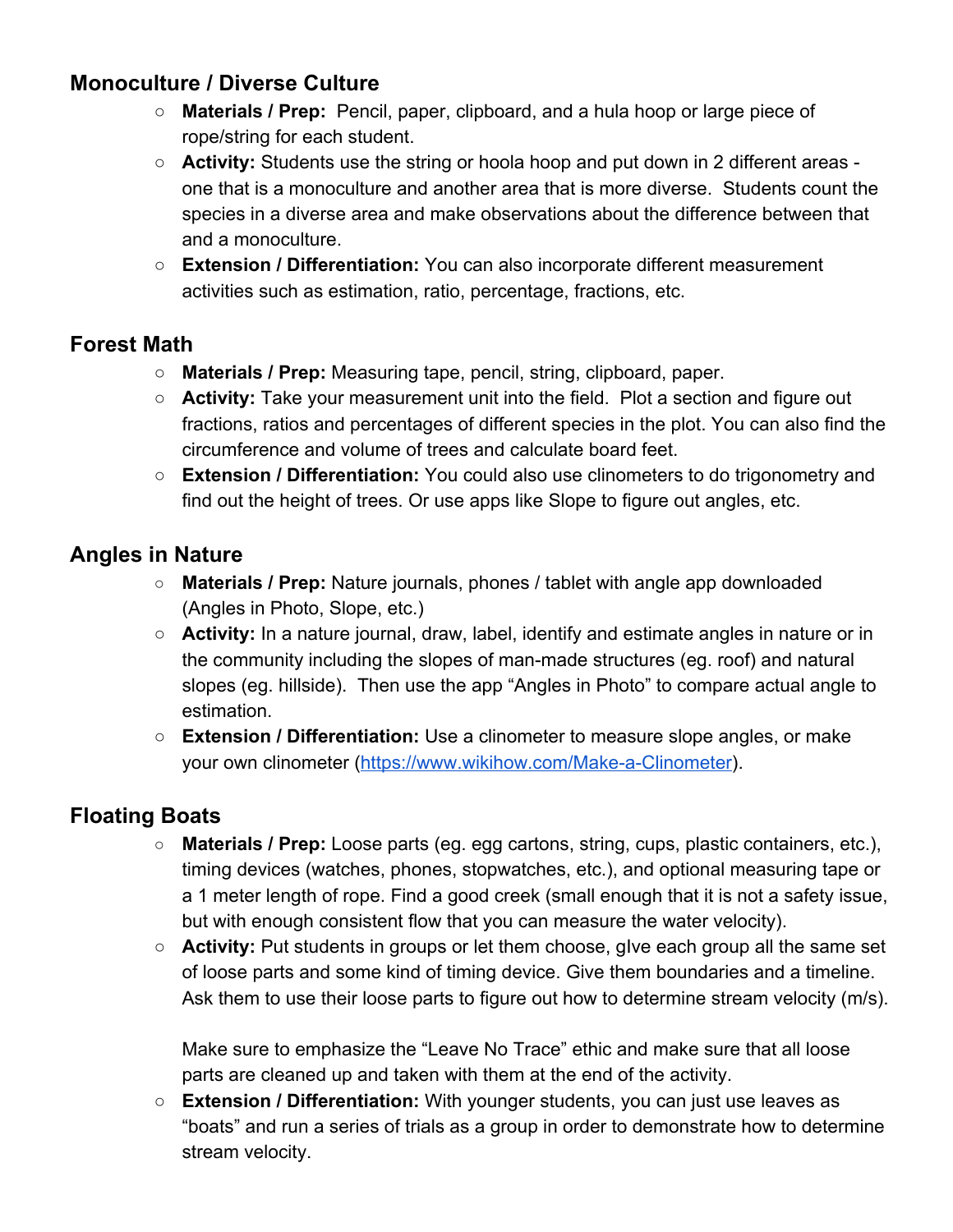With older students, you can get them to play with units and do unit conversions to determine velocity.

## **PHYSICAL EDUCATION**

#### **Camouflage**

- **○ Materials / Prep:** Scout out an area that has lots of natural hiding spots leafy shrubs, fallen logs, varying sized trees, hollows, etc.
- **Activity:** Remind students that running through forested areas has some risks, and that they need to still watch their footing, and choose safe routes during a game.

Ask students what all animals need to survive - food and water, etc. Ask how prey protect themselves from predators. Ask them to give you an example of a predator prey relationship in the local ecosystem (eg. cougar and hare). Get one volunteer to be your predator. They need to choose a spot, usually in the middle of the area, on the path. They can rotate, but one foot is always stuck on the spot. They cover their eyes and count to a specified number (maybe 30 to start, depending on how challenging the area is), all of the "prey" run and find a place to hide or be camouflaged. After the "predator" finishes counting, they open their eyes and catch as many "prey" as they can by yelling out who they have seen by name, or description of clothing. Those "prey" come back to a designated decomposition pile.

Then the predator counts to a lesser number, all the prey need to move closer, and then the predator tries to find people again. You can keep going until there is only one "prey" left.

○ **Extension / Differentiation:** You can make it more interesting with adding the element of water, but students will be running a lot more, so make sure to point out risks, etc.

After you have the predator choose a spot, also designate something close by that can be the "water" - a tree or a downed log works well. When the predator is about to count again, they yell "Water, 20 seconds." All the prey need to run back and touch the water and then go back and hide before the predator is finished counting. Continue decreasing the amount of time that is given each round.

This can lead to some great discussions about how predators will sometimes spend time around a water source because it is a natural spot to catch prey, and why it is so important for prey to be camouflaged.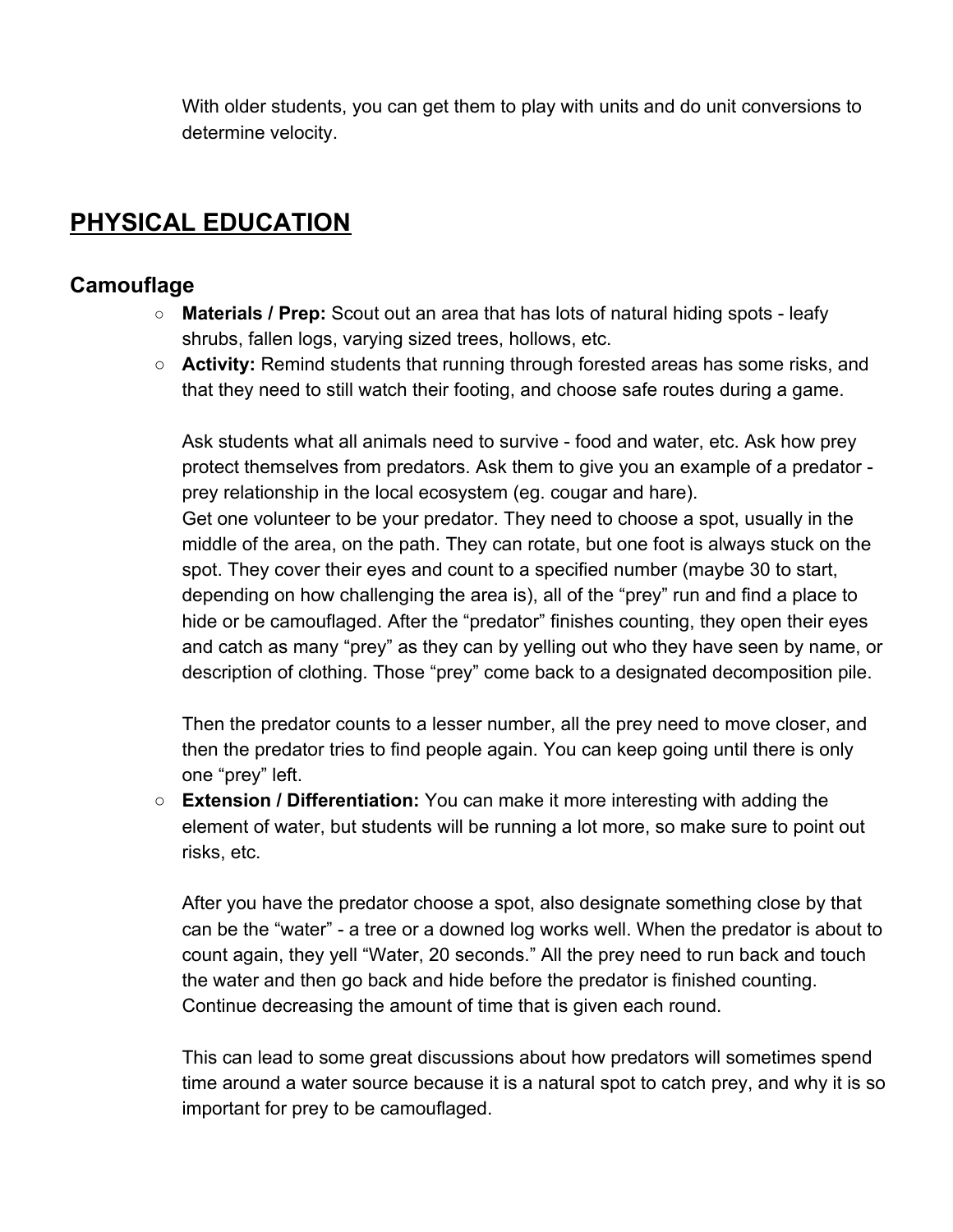This can be a great jumping off point for an inquiry about animal camouflage, or adaptations.

#### **Predator-Prey-Protector**

- **Materials / Prep:** Large open area. This is a great warm up game or a game to play when people are cold and need to move around.
- **Activity:** Have the group stand in a circle. Everyone needs to silently look around and choose one person who will be their predator and one person who will be their protector. No one should tell anyone who they have picked.

When the game starts, tell everyone that they need to move around in order to always keep their protector between them and their predator. Because everyone has different protectors and predators, everyone will just be constantly running around trying to keep that configuration.

## **Squirrel Tails**

- **Materials / Prep:** Strips of fabric enough for 2 tails per person (these double really well as blindfolds for other activities.
- **Activity:** Mark a playing area about 50 ft X 50 ft and have each student stick 2 tails into the back of their pants. Students try to steal one tail at a time and add them to their tails. Once you are all out of tails you need to sit down on the ground. Someone can give you a tail to help you get back into the game.
- **Extension / Differentiation:** Make the playing area larger.

## **Fighting Over Prey**

- **Materials / Prep:** Some kind of objects that can be thrown colourful bean bags, hacky sacks, sticks, balls. Large open area, grassy and even is best.
- **Activity:** Get students in pairs and have them choose an animal to be, no pairs can have the same animals. Sometimes making a list of all the chosen animals will help. Get people to line up in two rows with partners facing each other about 15 m apart.

Stand in the middle, but to the side of the rows. Throw some "prey" (eg. bean bag) into the middle and yell an animal. The two partners who are that animal need to run into the middle and try to be the first to grab the "prey" and run back to their line. If the other partner tags them, they have to drop the prey and try and chase that person and tag them to get them to drop the prey, and back and forth until one of them makes it back to their line.

To make it more complex, start throwing prey and yelling multiple animals at a time.

○ **Extension / Differentiation:** Make the playing area larger. Yell out clues instead of the animals' actual names - "silently stalks their prey" for cougars.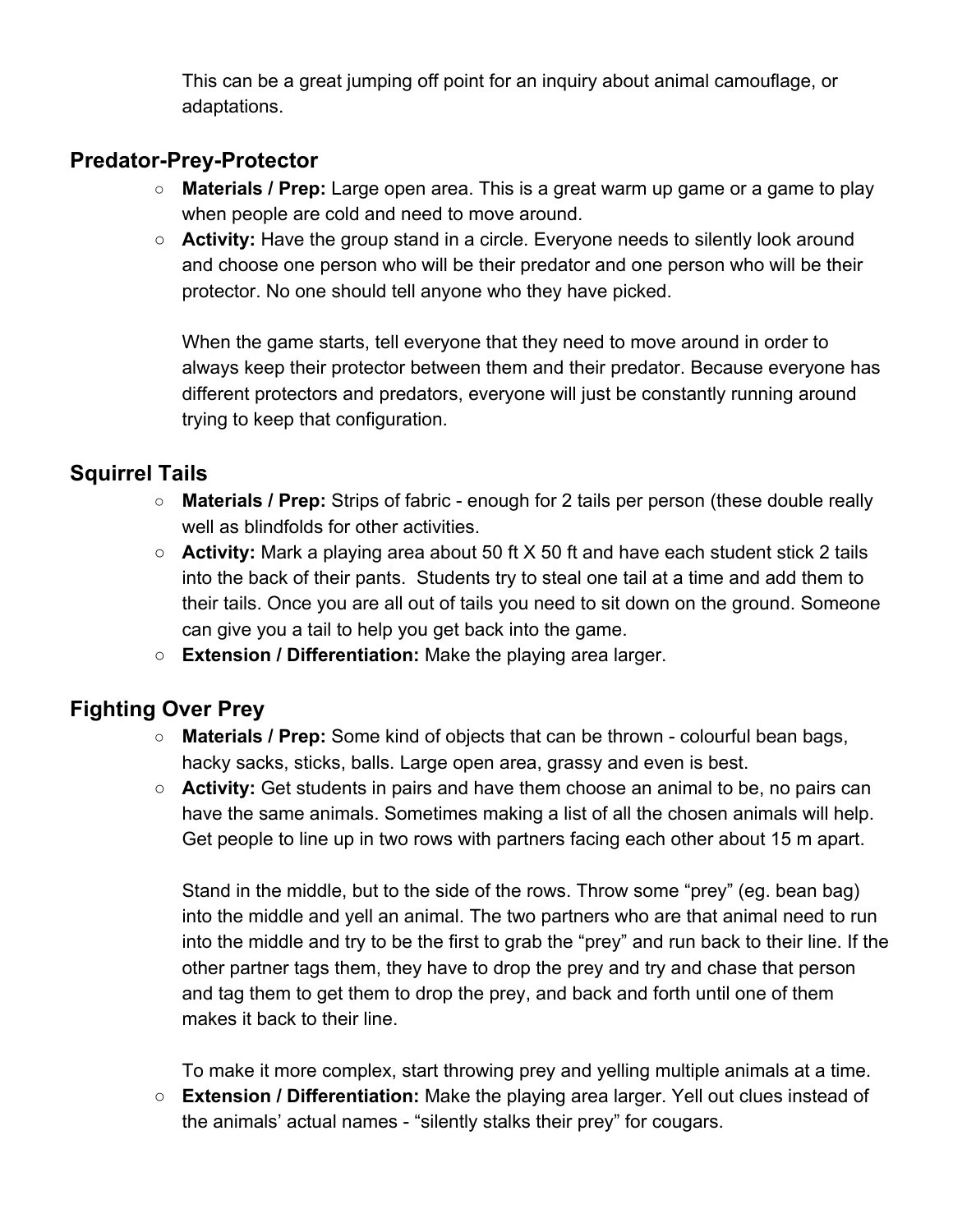### **Outdoor Yoga**

- **○ Materials / Prep:** A nice grassy / soft spot outside that is relatively flat. Mats are optional.
- **Activity:** Lead students through various yoga poses. There are many nature yoga posters and examples that can be used based on a different theme such as nocturnal animals or a different season [\(https://www.kidsyogastories.com/yoga-for-spring/\)](https://www.kidsyogastories.com/yoga-for-spring/).
- **Extension / Differentiation:** Get students to teach or demonstrate new poses to their peers.

## **SCIENCE**

#### **Carbon Dioxide Game**

- **○** <https://greenteacher.com/the-carbon-dioxide-game/>
- **○ Materials / Prep:** Something to make a large circle, big enough for students to stand at least fingertip to fingertip around (rope), and something to make a smaller circle in the middles (rope or hula hoop, etc.), Human Activity Cards (printed off from the link above). It works best if you are able to lay out the ropes ahead of time.
- Activity: This game demonstrates the greenhouse effect by showing how CO<sub>2</sub> in the atmosphere traps heat and insulates the Earth. Have students stand around the large outside circle. Ask them what they think the larger and smaller circles represent. The larger circle is the atmosphere and the smaller circle is the earth.

Ask them what they know about the atmosphere and the greenhouse effect. Explain that the sun's radiation comes through the atmosphere to the earth. Some of that radiation is absorbed into the earth's surface, depending on the colour of the surface (about 70% is absorbed by darker surfaces). Some of the radiation is reflected back into the atmosphere (around 30% by clouds, ice / snow, white surfaces, etc.). Some of that heat escapes from the atmosphere, some of it is trapped in the atmosphere by greenhouse gases. Ask students what naturally causes greenhouse gases to be released into the atmosphere (eg. ruminant digestion, respiration, volcanic eruptions, etc.). These naturally occurring greenhouse gases trap that heat in the atmosphere and it warms it up, just like in a greenhouse. Discuss that if we didn't have the natural greenhouse effect in our atmosphere, earth would not be livable.

Get 6 volunteers to represent the naturally occurring greenhouse gases in the atmosphere. They have to pick a spot in the atmosphere. They are allowed to rotate 360 ° , but must keep one foot rooted on the spot. Everyone else around the outside of the circle represents radiation and when you say go, they all need to try to run in to touch the earth and run back out to the outside of the atmosphere without getting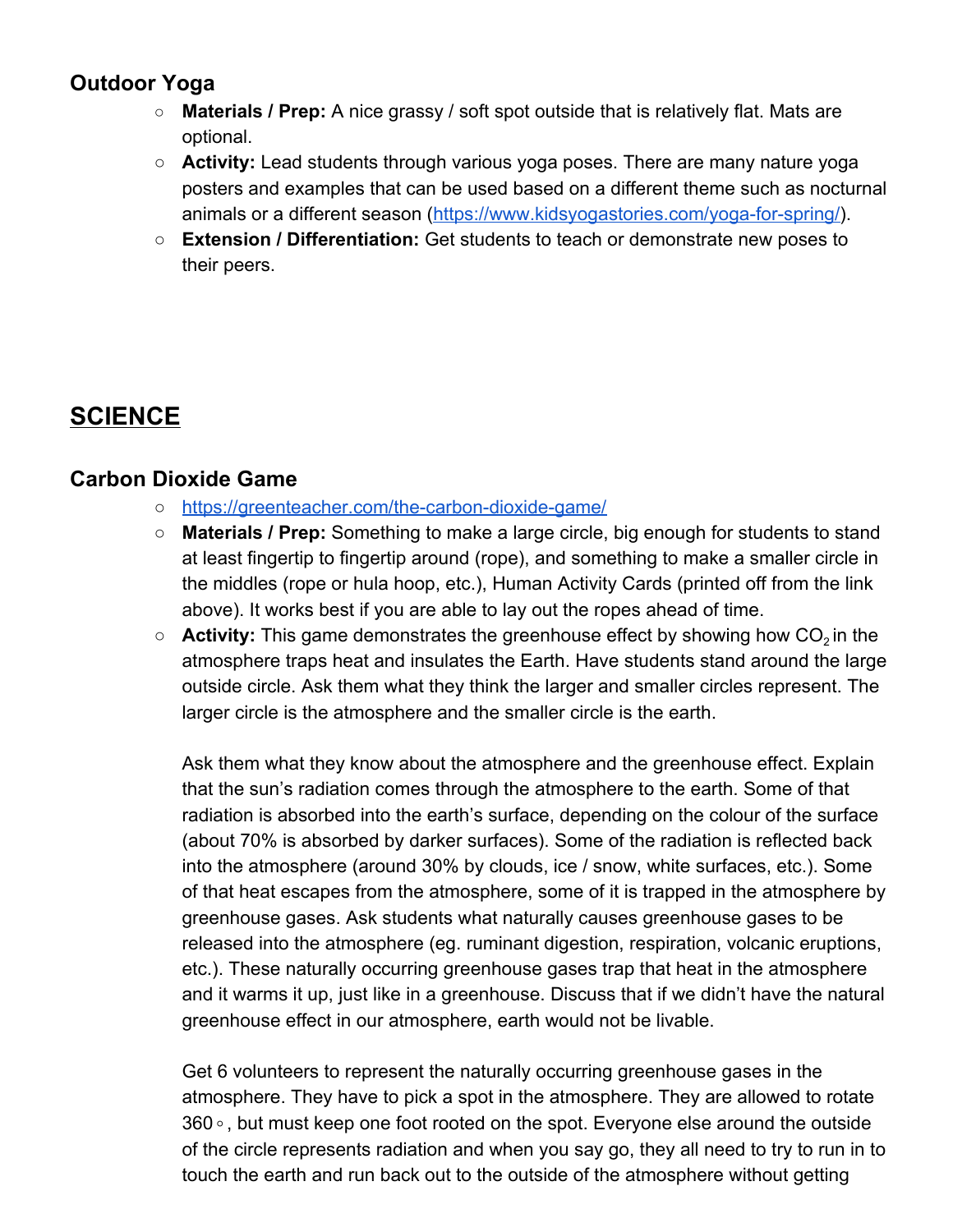tagged by the greenhouse gases. If you get tagged, you need to sit down somewhere in the atmosphere to represent trapped heat.

○ **Extension / Differentiation:** You can extend this to teach about climate change and human caused greenhouse gas emissions, by including the human use cards and all of the ways that humans impact greenhouse gas levels in the atmosphere. The cards focus on CO $_{\text{2}}$ , but you can discuss the different types of greenhouse gases and their sources.

This can be a lead of activity for an exploration of climate change. You could even ask older students to come up with their own examples of human activities that either increase or decrease greenhouse gas levels.

This is great for Social Studies as well in order to introduce the idea of climate change and how humans affect their environment.

#### **The Incredible Journey: Water Cycle Activity by Project Wet**

- **○** [https://www.projectwet.org/resources/materials/discover-incredible-journey-water-thro](https://www.projectwet.org/resources/materials/discover-incredible-journey-water-through-water-cycle) [ugh-water-cycle](https://www.projectwet.org/resources/materials/discover-incredible-journey-water-through-water-cycle)
- **○ Materials / Prep:** Water cycle cubes, optional string, beads, bowls for beads at each station. [https://drive.google.com/file/d/1XhKxvBJ2Ny9FPIVlQDTqV9USQx4t0YGv/view?usp=](https://drive.google.com/file/d/1XhKxvBJ2Ny9FPIVlQDTqV9USQx4t0YGv/view?usp=sharing)

[sharing](https://drive.google.com/file/d/1XhKxvBJ2Ny9FPIVlQDTqV9USQx4t0YGv/view?usp=sharing)

- **○ Activity:** Students become water droplets and with a roll of the dice travel through different stages of the water cycle. Each student will have a different journey. Share and reflect on their experiences.
- **○ Extension / Differentiation:** You can have a bowl of beads at each station and a different colour bead to represent each different stage of the cycle, when students travel to a station, they put that colour bead on their string. Everyone will have a unique bracelet at the end showing their unique journey through the water cycle.

Students can write a story from the perspective of a water droplet and how they move through the cycle.

#### **Luge Tracks made out of Snow**

- **○ Materials / Prep:** Avalanche shovels and garden shovels (have the students bring in small shovels), field hockey balls or bocce balls.
- **○ Activity:** This activity is a perfect field activity for studying forces especially gravitational force. Students build a luge track for the ball to roll down. The ultimate goal is to see who can keep the ball in the track the longest. You can add other criteria like: add a tunnel, a bridge, a gap jump, a ramp. Once the Luge Tracks are built, each group showcases their track. Use a timer to see who has the longest time. You can also video the tracks and watch them back in class.
- **Extension / Differentiation:** Try a loopdeloop!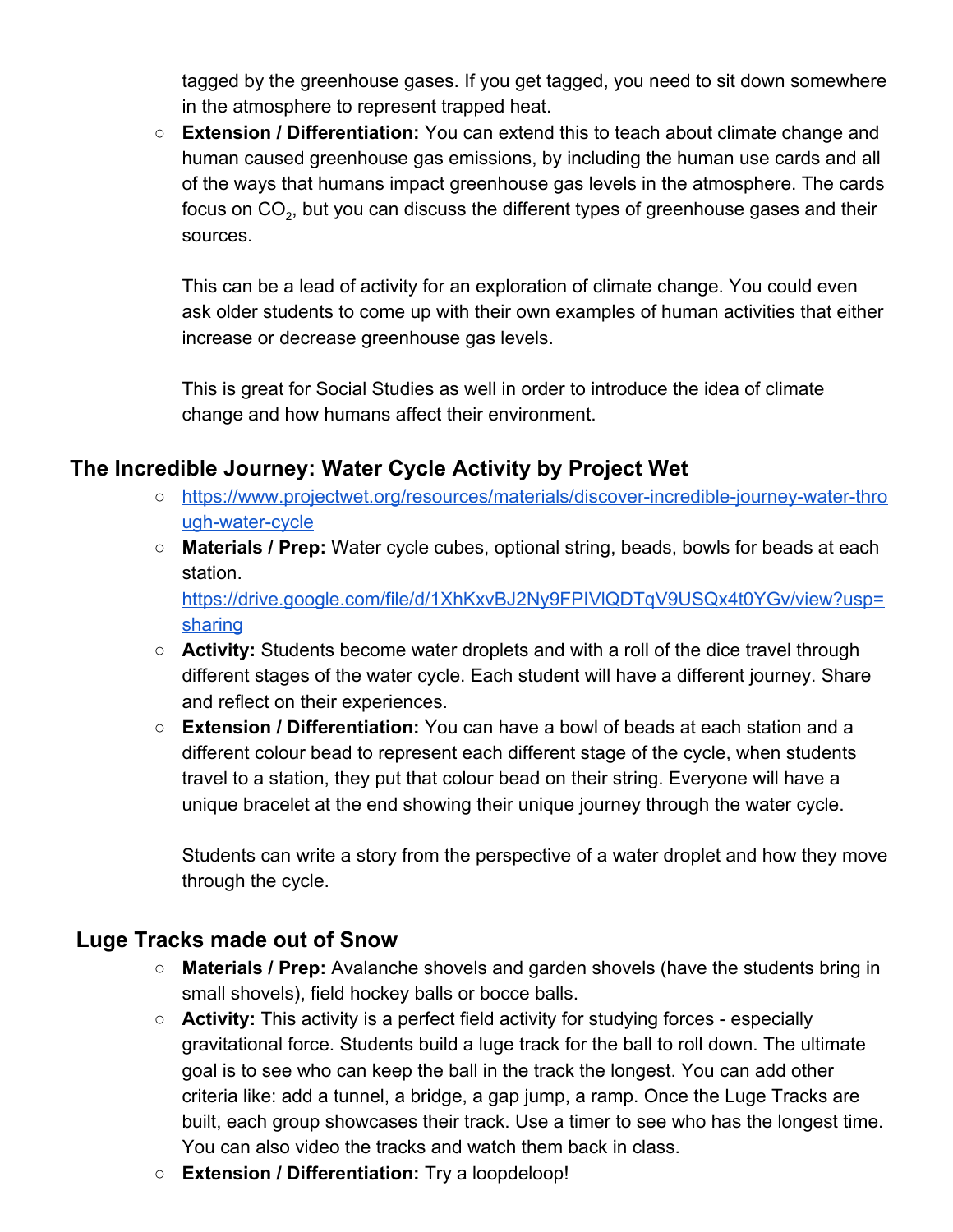#### **Snowy Solar System**

- **○ Materials / Prep:** Measuring tapes, food colouring / dye, chart of the solar system with scale measurements that students have created prior to the activity. A large, flat snowy field works best.
- **Activity:** Build a "to scale" solar system in the snow on the field, use food colouring or natural dye to colour each of the planets, and stomp out the orbital patterns.

The scale is too great to have planets be to scale in relation to the orbital patterns, but you can make planets to scale relative to each other, and orbital patterns to scale relative to the other orbital patterns.

**○ Extension / Differentiation:** Introduce Astronomic Units (AU) of measurement.

#### **The Web of Life String Activity**

- This is a great game to introduce the idea of a food web, and the impact of an invasive species being introduced to an ecosystem.
- <https://eekwi.org/teacher/invasivesguide/Web%20of%20Life.pdf>

#### **Snakes and Ladders**

- **○** An active game to simulate the annual snake migration from the breeding grounds to the hibernaculum (snake den).
- **○** From the teacher resource "Below Zero," page 131

#### **Oh Deer!**

- **○** A great game to teach the concept of habitat.
- [http://www.beaconlearningcenter.com/documents/313\\_01.pdf](http://www.beaconlearningcenter.com/documents/313_01.pdf)

## **Beetles (Better Environmental Education, Teaching, Learning and Expertise Sharing)**

- **○** This website has many excellent science-based activities for all grade levels. [http://beetlesproject.org](http://beetlesproject.org/)
- **○** The best place to find the activities is to open the Field Instructors tab (rather than the Classroom Teacher) <http://beetlesproject.org/resources/for-field-instructors/>
- **○** There are many student activities to develop exploration routines to focused investigations. There are also videos so you can get a sense of the activity.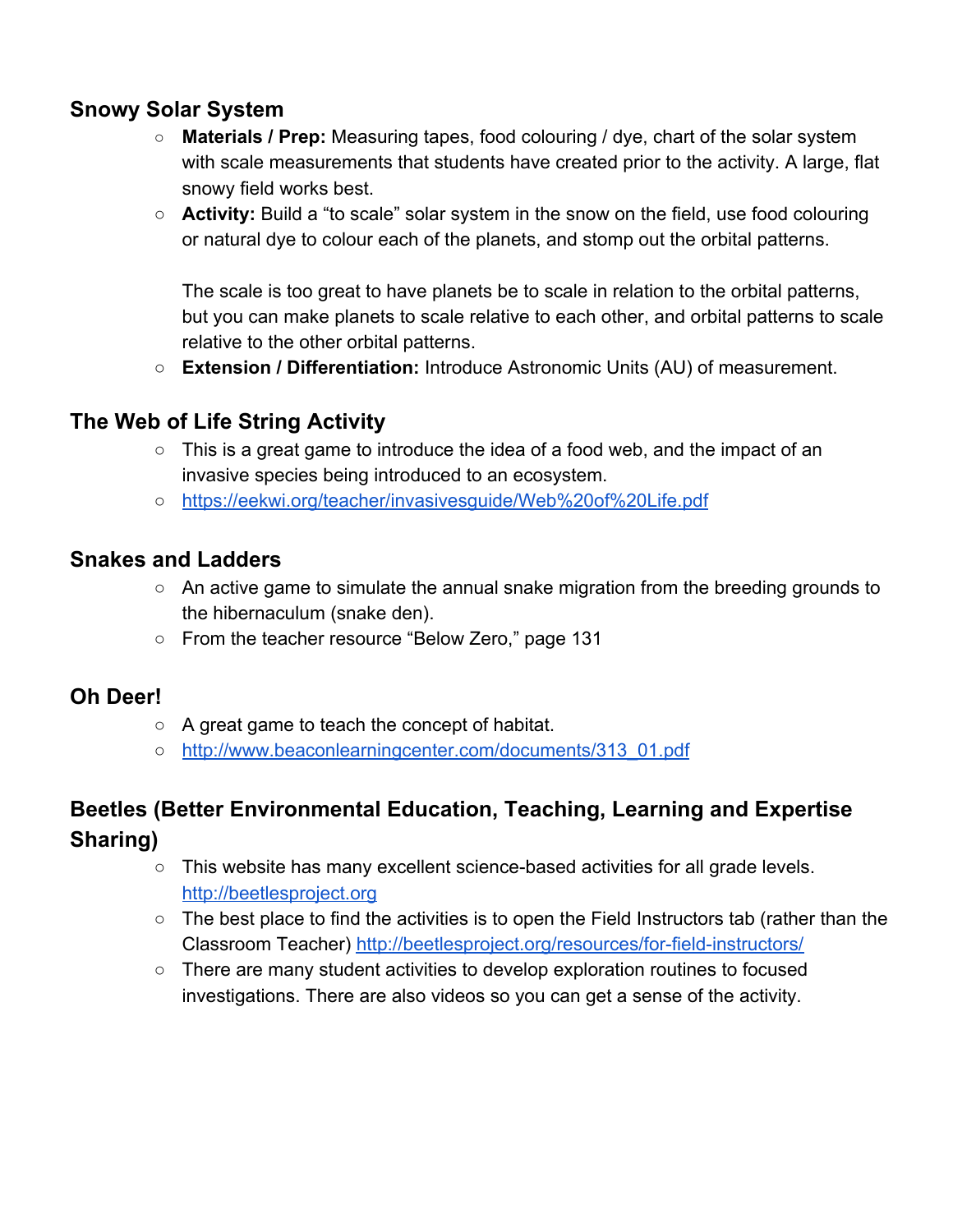## **SOCIAL STUDIES**

#### **Mini Civilization**

- **○ Materials / Prep:** Pre-teach necessary aspects of civilizations. Optional hula hoops or ropes.
- **Activity:** During outdoor time, get students in groups and ask them to create a mini civilization out of natural objects. The civilization needs to include all the aspects of a civilization. You could also give them a hula hoop or rope to create a natural border in which they need to fit their civilization.

This works well after a walk around town in which students have a chance to observe examples of different aspects of civilizations (eg. public works - water, sewer, etc., food systems, art and architecture).

○ **Extension / Differentiation:** You can ask them to recreate a civilization that they have already studied.

#### **Ethnobotany Plant walk**

- **○ Materials / Prep:** Plant ID resources (eg. laminated cards, dichotomous keys, books), clipboards, paper, pencils.
- **Activity:** What local plants and trees were used by the First Peoples of your area? How do you identify these plants and trees? What uses did they have? What technologies, medicines and food were they used for? This engages students in connecting to place and the plants and trees that First Peoples used.
- **Extension / Differentiation:**There are many different variations on how to organize this activity. Here are a few:
	- Have laminated pictures of a variety of local plants that students use to ID.
	- Bring plant/tree ID reference books that groups use to identify plants and trees.
	- Teacher points out trees and plants and identify discerning features much like a park interpreter.
	- Scavenger hunt: have pictures/descriptions of local plants that students need to find along the walk
- **○ Reference Books:**
	- Plant Technologies of First Peoples in British Columbia by Nancy J. Turner
	- Plants of Southern British Columbia Interior by Parish, Coupe, Lloyd
	- The Geography of Memory by Nancy J. Turner
		- p.86 "Some Common Wild Food Plants of the Sinixt/Arrow Lakes Indians"

## **Fishing for the Future**

○ This is a great activity to introduce the concepts of sustainability, and of renewable vs. non-renewable resources.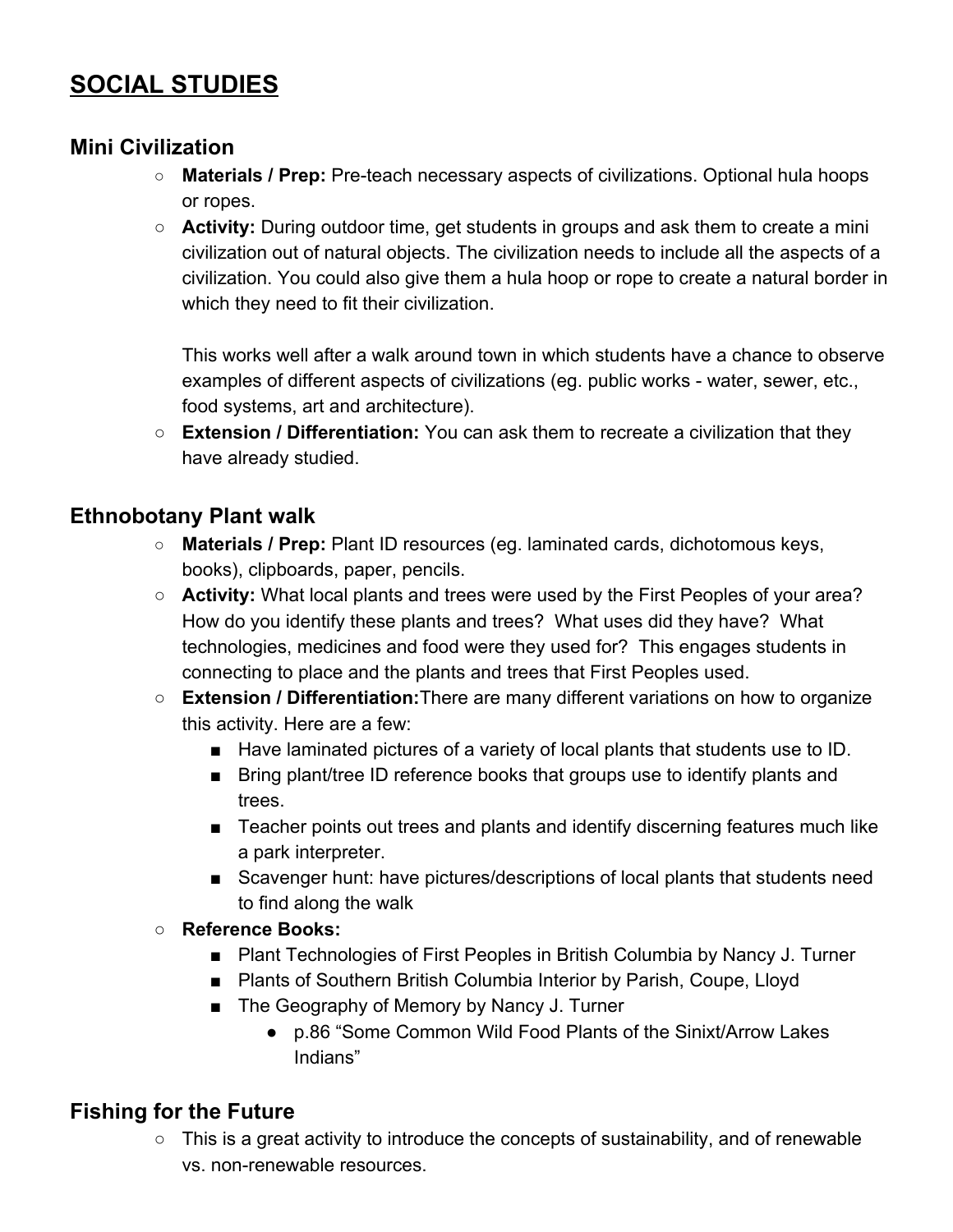- $\circ$  You can do the activity with balls instead of candy to make it less disruptive!
- <http://resources4rethinking.ca/media/Fishing%20for%20the%20Future.pdf>

## **DEBRIEFING**

- More reflection and debriefing = more meaning
- Many different ways of debriefing
	- Choose a focus question or prompt, or ask for a one word take away
	- Talking Stick or Rock
		- Pass an object around the circle and everyone takes a turn to talk when they have the object.
	- Pass the Knot
		- Rope tied in a circle with everyone holding on, pass the knot around and it's your turn to speak when you're holding it.
	- Rock, Stick, Leaf
		- Share something that "rocked", something that will really "stick" with you, and something that you want to "leave" behind.
	- Grab Bag
		- Have a bag of random objects (eg. bouncy ball, paperclip, nut, bolt, puzzle piece, etc.). Go around the circle and student choose an object without looking. They have a minute to think about it, then they have to make a connection between the activity or learning and the object they have chosen.
	- Journal Reflection
	- Other ideas:

<https://www.playmeo.com/type/debriefing-activities/>

## **USEFUL WEBSITES FOR ACTIVITY IDEAS**

- Columbia Basin Environmental Education Network (CBEEN) <https://cbeen.ca/education-resources/>
- Project Learning Tree <https://www.plt.org/sample-lesson-plans>
- Outdoor Classroom Day <https://outdoorclassroomday.com/resources/lesson-ideas/> <https://outdoorclassroomday.com/2018/01/17/seven-everyday-outdoor-lesson-ideas/>
- Playmeo <https://www.playmeo.com/activities/?subscription=free>
- Canadian Wildlife Federation <http://cwf-fcf.org/en/resources/for-educators/lesson-plans/>
- David Suzuki Foundation <https://davidsuzuki.org/take-action/act-locally/connecting-youth-with-nature/>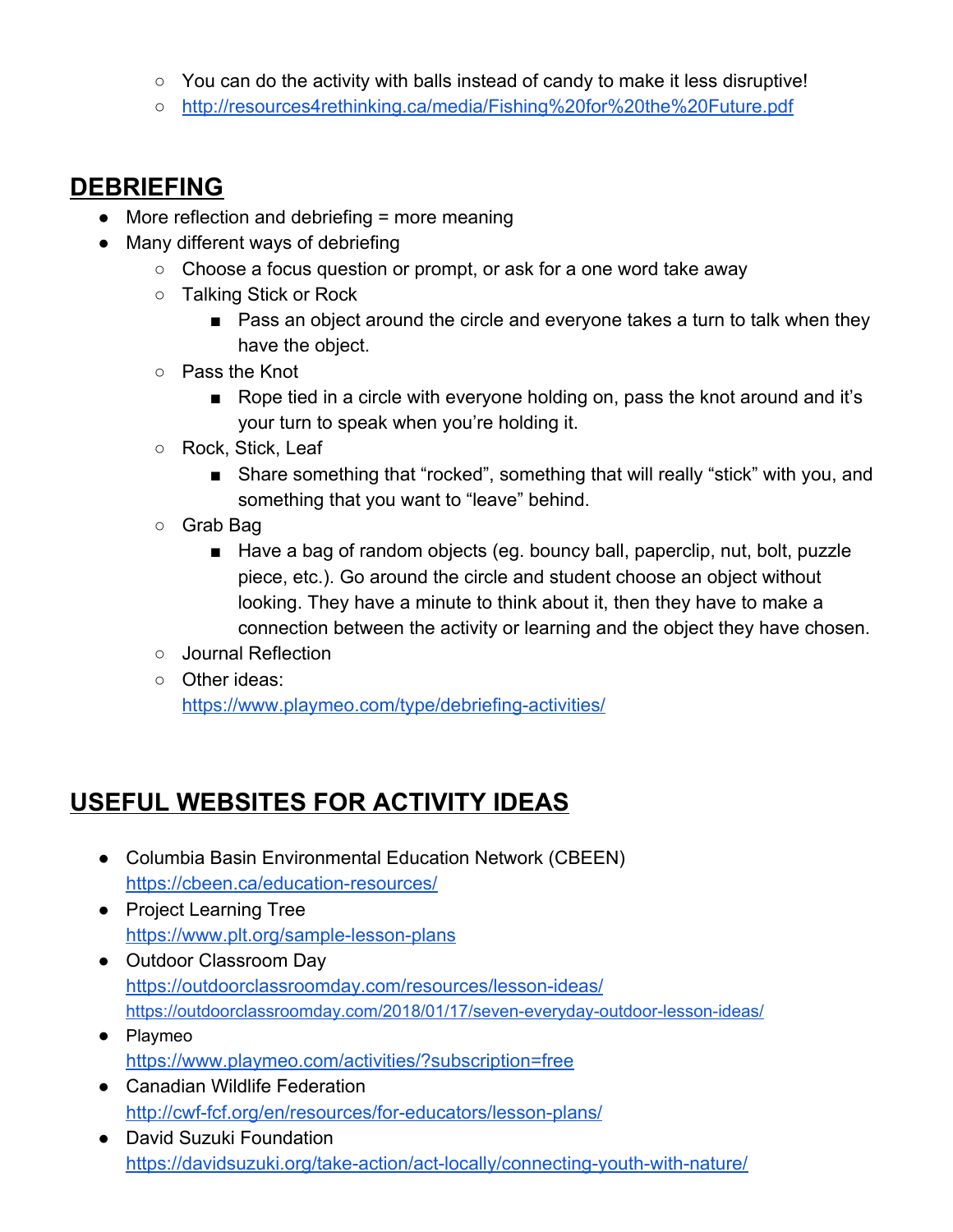- Canadian Parks and Wilderness Society [https://cpaws-southernalberta.org/wp-content/uploads/2018/06/5min\\_Fieldtrips.pdf](https://cpaws-southernalberta.org/wp-content/uploads/2018/06/5min_Fieldtrips.pdf) <https://cpaws-southernalberta.org/resources/>
- Alberta Council for Environmental Education <https://www.abcee.org/eerc?page=8>
- Project Wet <http://portal.projectwet.org/> <https://www.discoverwater.org/> [/](https://www.hctfeducation.ca/product/below-zero/)
- Habitat Conservation Trust Foundation <https://www.hctfeducation.ca/lessons-more/>

# **Creating a Thriving Class of Learners: Using the Outdoors to Foster Performance**

Using outdoor learning to foster individual learners' personal growth: self-regulation, risk-taking, resiliency and taking responsibility. Creating a community of learners throughout the school year.

- **● Self Reflection**
	- Use natural objects to build an art project that reflects you
	- $\circ$  Reflect how does working through a group activity with people you don't know make you feel? What are some things that people can do to support you in a group activity?
	- What does risk mean to you? How can taking risks help us grow? What are the different components of taking a risk (social, emotional, physical)?
	- Where are we now and where are we going?
	- $\circ$  Reference medicine wheel Positive Class Culture = trust (including proximity) + communication + collaborative problem solving
- **Trust**
	- Facilitate trust and develop an awareness of sharing personal space to accomplish shared and personal goals. Emphasize *Challenge by Choice* and *Right to Pass or Opt Out.*
	- Trusting Yourself
		- Awakening the senses Meet My Rock
	- Trusting a Partner
		- Leading a partner who i s blindfolded or eyes closed through an open environment. Build up to more complex environments.
		- Eyes closed object retrieval Partner's eyes closed walk, retrieve object and shoot into hoops.
		- Splat bean bag retrieval and eliminate pairs, by tossing a bean bag at another group
		- Debriefing after partner activities Tell your partner one thing you appreciate about their communication, one thing that could have been better. Switch partners for the next activity and share what they appreciated / needed in terms of communication.
	- Trusting a Group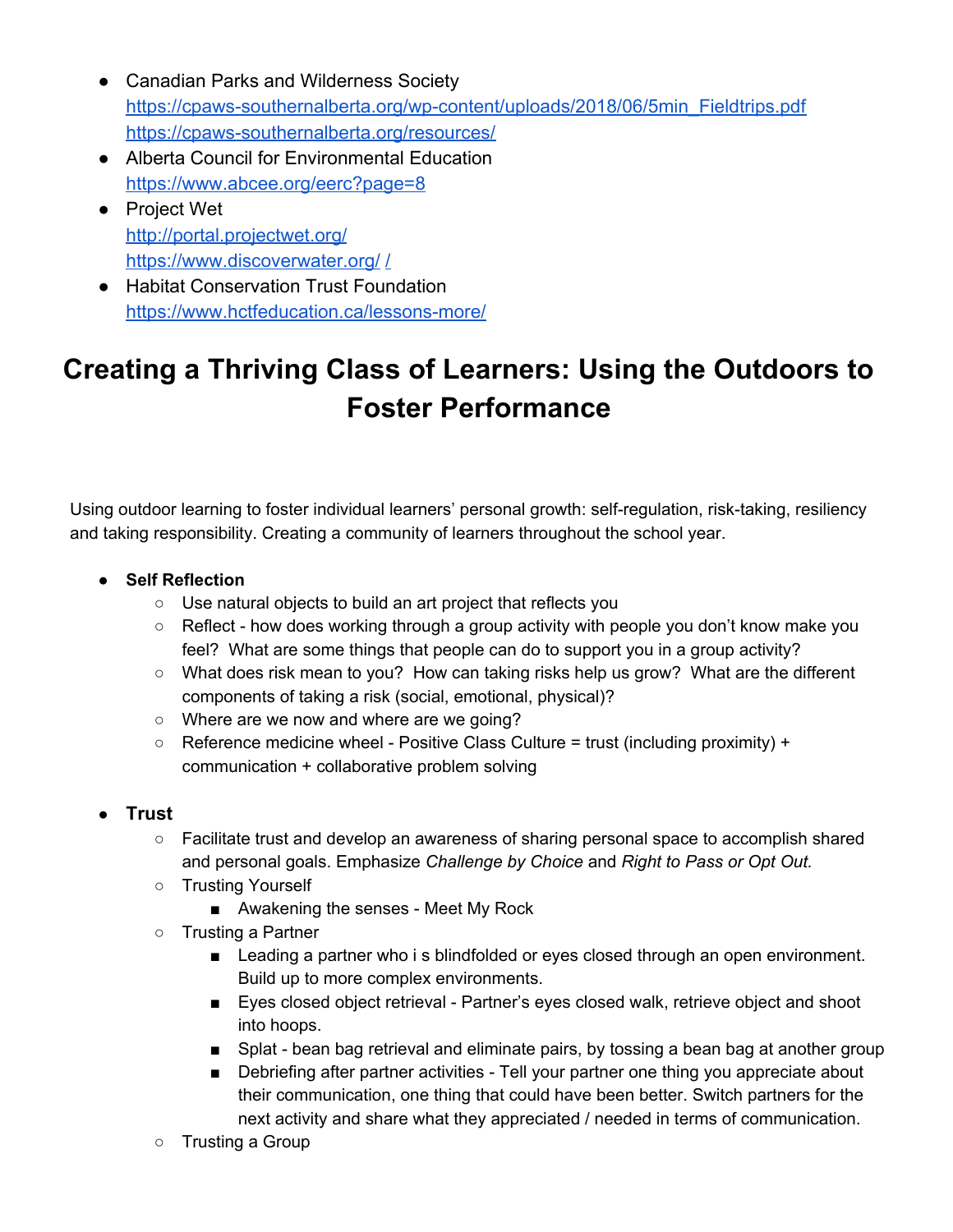- Zipper or Run of Faith 2 lines of participants facing each other with arms out and fingertips touching. One participant walks, skips or runs through the line of people while they raise their arms up. Participant first says "Ready to trust" and the rest respond with "ready to be trusted"
- Wind in the Willows participants form a tight circle around another participant. The one in the middle locks their feet where they are and makes their body as straight as a board. They cross their hands in front of their chest. They slow sway in the wind while other participants brace them with their hands and keep them up
- Trust Falls/Safety Net Group of people braces one participant as they fall
- How to manage behaviours? Give leadership to students requiring attention, or give them a specific task like timing or recording (ownership).\

#### ● **Communication**

- Series of activities to facilitate communication and acceptance of self and others, not just step by step, but sideways activities
	- Communication Breakdown Line (telephone)
	- Levitating Stick using only a finger under a stick try to raise the stick to shoulder level and back down (groups of 6-10)
	- Shrinking Island stories accompanied with the movement from one space to another (hoola hoops or blankets) tells the story of indigenous lands and colonization
	- Hula hoop or knot pass
	- Yurt Circles Great resources online under "Racoon Circles" or "Yurt Circles"

#### ● **Collaborative Problem Solving / Initiative Activities**

- Risk Assessment What if? of particularly challenging environments
- The ground is Lava objective is to save as many of your group as possible
- Curriculum linked problem solving
	- Model of an ancient civilization (complexity for differentiation)
	- Design Challenges

#### ● **Year-Long Progression**

- Throughout the year, you may need to do some maintenance and go back and rebuild the culture in your class.
- Remember that a group can go through a progression of **Forming - Storming - Norming - Performing** a few times a year.